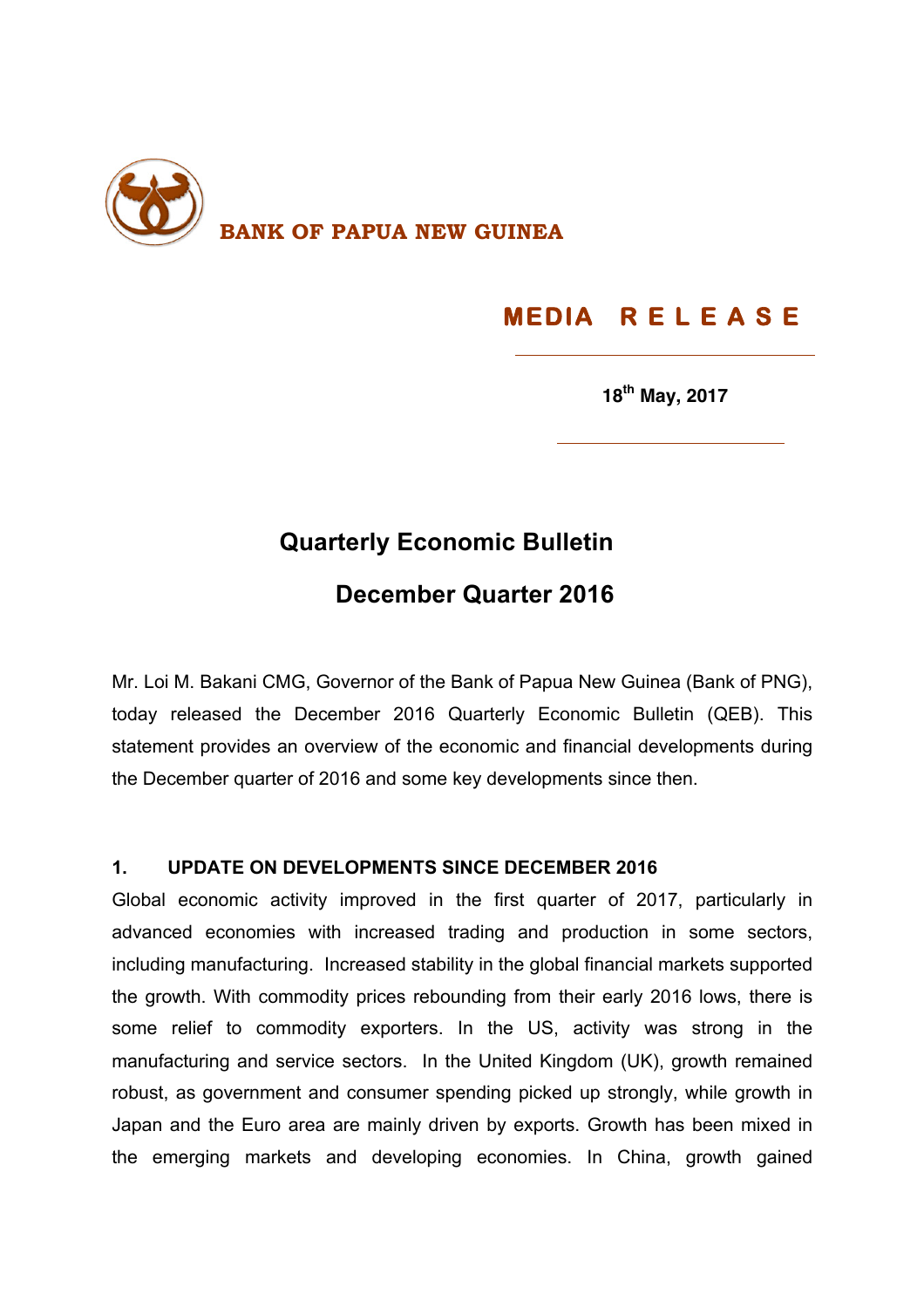momentum as a result of fiscal policy expansion, while India is showing some slow down. With these developments, the International Monetary Fund (IMF), in its April 2017 *World Economic Outlook (WEO)* revised upward its 2017 growth forecast to 3.5 percent from its earlier forecast of 3.4 percent made in January this year.

The Governor noted that international prices of some of the export commodities improved during the March quarter of 2017. Agricultural commodity prices increased by 1.0 percent in the first quarter of the year. For Papua New Guinea's exports, prices for cocoa, copra oil, cobalt, gold and LNG increased in the quarter. This has led to an improvement in foreign exchange inflows. The IMF reported that crude oil prices are expected to rise to an average of US\$55.0 per barrel in 2017 from an average of US\$43.0 per barrel in 2016.

Governor Bakani stated that some Authorised Foreign Exchange Dealers have offered trade finance kina loans to their clients for working capital after the Central Bank Directives in November 2016 stopped trade finance loans denominated in foreign currency. This entailed increased usage of foreign currency from the spot market and cost to the client. Mr Bakani therefore issued another Directive on 19<sup>th</sup> of April 2017 stopping trade finance loans in any currency, including kina, that involves usage of foreign currency from the spot market. This is to allow the spot market to function better in serving the normal spot orders.

Whilst some export commodity prices improved, they continued to be relatively low and affect Government revenue and expenditure. Therefore, the Governor reiterates that the Government must control and prioritise its spending especially before and after the National elections to maintain fiscal prudency and debt sustainability. The Governor also reiterated his call for all revenue raising Government agencies to improve on their efforts in revenue collections in 2017.

Mr Bakani reported that the annual headline inflation from March 2016 to March 2017, as released by the National Statistical Office, was 6.0 percent compared to 6.6 percent in the twelve months December 2016. The main contributors to this increase were the "Alcohol Beverages, Tobacco and Betelnut" expenditure group with 24.1 percent price increase over the twelve months, followed by "Housing" with 8.0 percent, "Household Equipment" with 4.1 percent, and "Food and Non-Alcoholic Beverages" with 3.5 percent. The quarterly price increase was 1.1 percent in the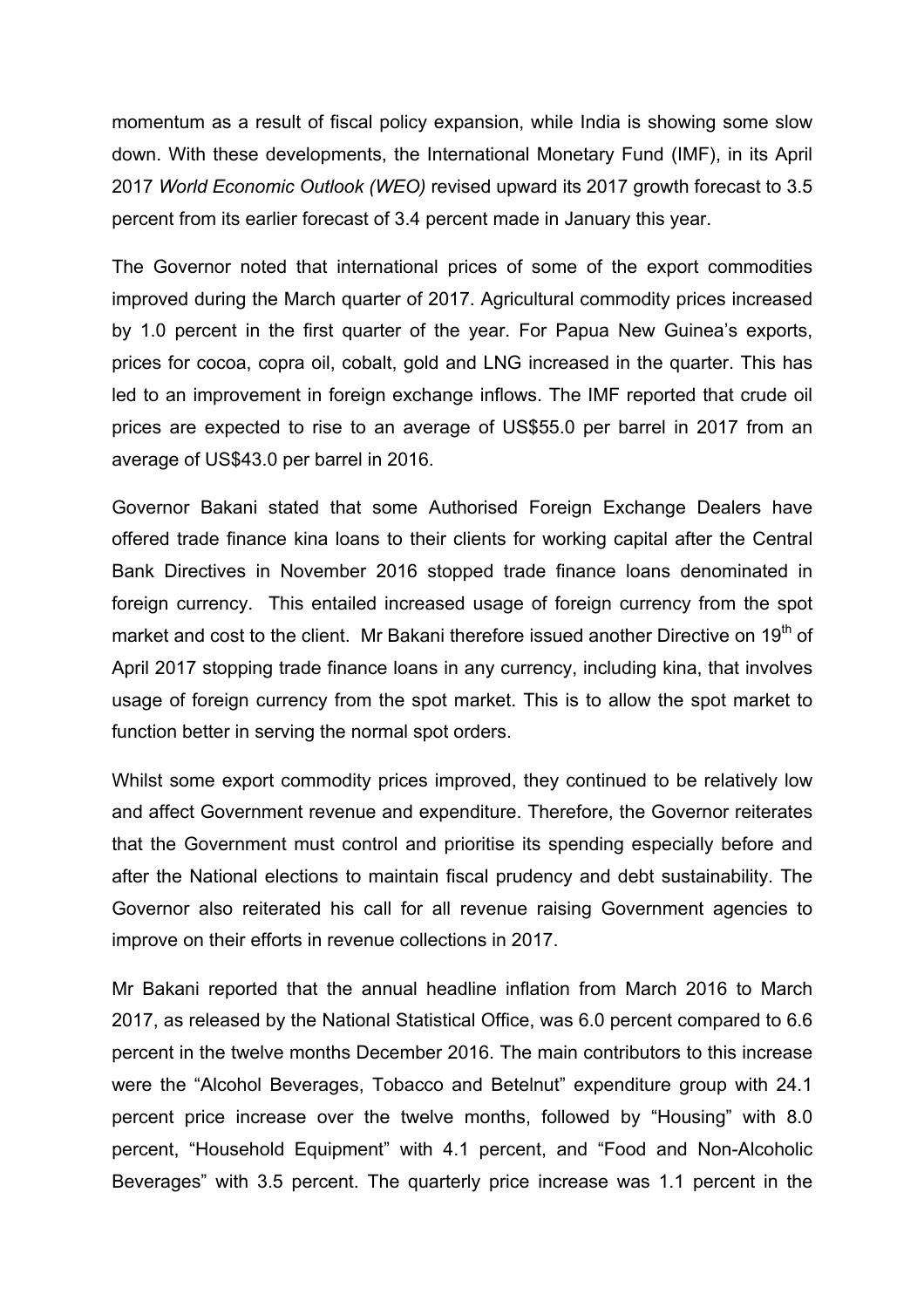March quarter 2017, compared to 1.8 percent in the December quarter 2016, with the main influences from the "Alcohol beverages, Tobacco and Betelnut" with 2.8 percent price increase, "Housing" with 1.3 percent, and "Food and Non-Alcoholic Beverages" with 1.2 percent.

The Governor also announced that a new Tap Facility for Treasury Bills and Treasury Bonds is now available as of  $21<sup>st</sup>$  of April 2017. Corporate clients, households, and individuals can buy these Government securities from the Central Bank for relatively good returns. This will assist in liquidity management as well as promote a savings culture amongst Papua New Guineans. The minimum purchase amount is K5,000.00 and in multiples of K1,000.00 thereafter.

The level of gross foreign exchange reserves at the end of March 2017 was US\$1,737.9 (K5,439.3) million, sufficient for 8.5 months cover for total imports, and 14.4 months for non-mineral imports. As at  $17<sup>th</sup>$  May 2017, the level of gross foreign exchange reserves was US\$1,694.8 (K5,304.6) million.

### **2. OVERVIEW OF THE DEVELOPMENTS IN THE DECEMBER QUARTER OF 2016**

Economic indicators available to the Bank of Papua New Guinea (the Bank) show that the economy grew at a slower pace in 2016. The recommencement of production and export by the Ok Tedi and Porgera mines from the drought-induced temporary closures in 2015, and a recovery in agriculture production and export, following the end of the El Nino drought, as well as increased production at Lihir and Ramu mines were largely behind the growth. This, together with lower imports, resulted in the balance of payments recording an overall surplus in 2016, from the deficit in 2015. However, the improvement in the balance of payments was not sufficient to generate an increase in Government revenue as some international commodity prices were still relatively low. With lower tax and non-tax revenue, total Government revenue was lower than budgeted, and with the expenditure level almost as budgeted, a budget deficit was realised for 2016. The improvement in the external sector especially from non-LNG exports resulted in improved foreign exchange inflows especially in the second half of 2016. This contributed to the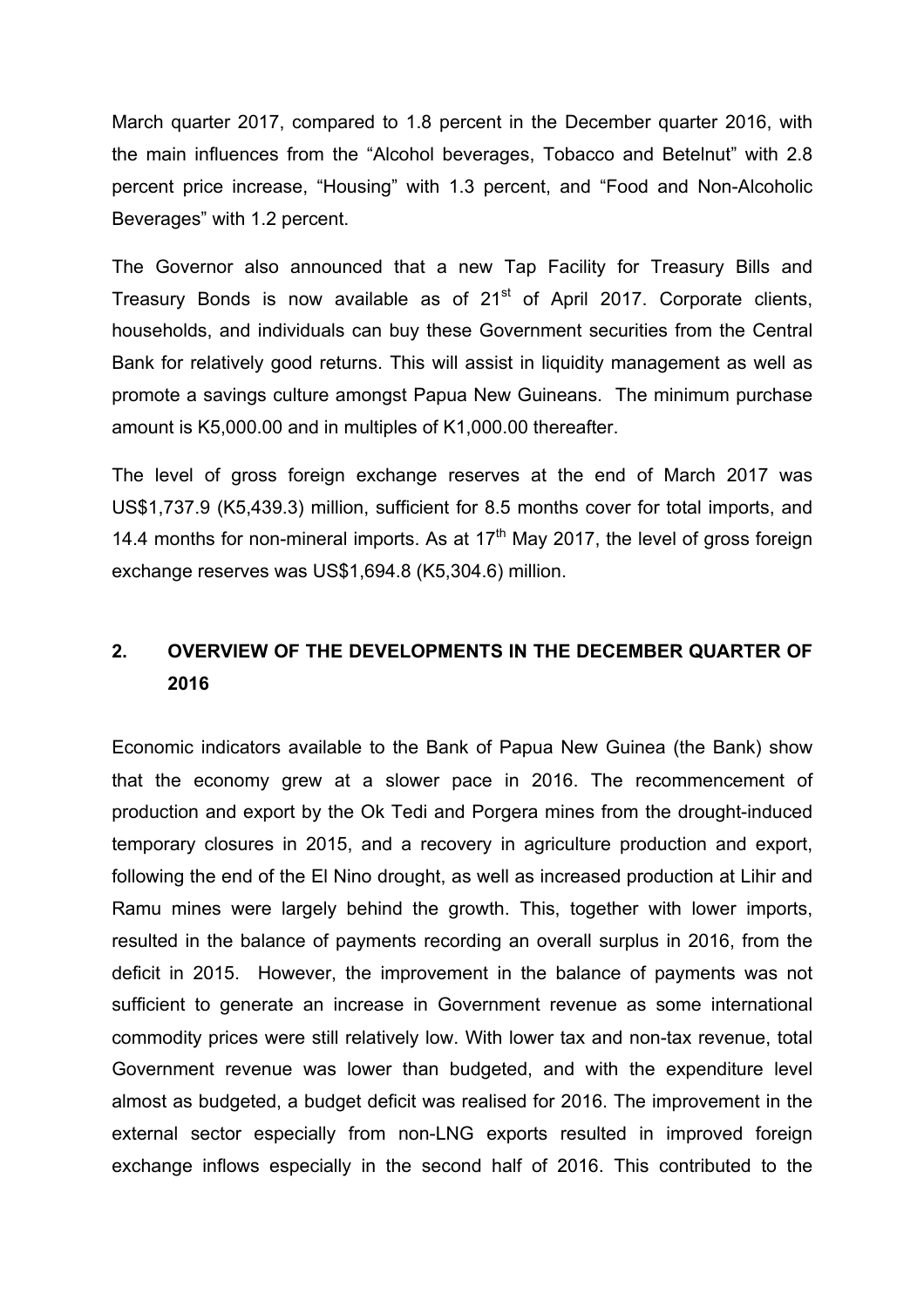stability of the kina against the US dollar in the December quarter of 2016, after some depreciation in the first three quarters of the year. Against the other major currencies the kina depreciated over the year. As a result, the annual Trade Weighted Index (TWI) declined by 11.4 percent to 31.9 in 2016. Annual headline inflation was 6.6 percent in 2016, while the underlying inflation measures remained low at around 2.0 percent. The Central Bank maintained its neutral stance of monetary policy by keeping the monthly Kina Facility Rate (KFR) at 6.25 percent throughout 2016.

Data from the Bank's Business Liaison Survey (BLS) show that the total nominal value of sales in the private sector declined by 2.0 percent in the September quarter of 2016, compared to an increase of 20.8 percent in the June quarter. Excluding the mineral sector, sales fell by 1.0 percent in the quarter, compared to an increase of 20.3 percent in the June quarter. By sector, sales declined in the retail, construction, wholesale and mineral sectors, while it increased in the transportation, agriculture/forestry/fisheries, financial/business and other services and manufacturing sectors. By region, sales declined in the Southern (excluding NCD), Islands and Morobe while it increased in the Highlands, NCD and Momase (excluding Morobe) regions. Over the year to September 2016, sales increased by 10.4 percent, while excluding the mineral sector, it increased by 10.1 percent.

The Bank's Employment Index shows that the level of employment in the private sector declined by 1.7 percent in the December quarter of 2016, compared to a decline of 0.7 percent in the September quarter. Excluding the mineral sector, the level of employment declined by 2.0 percent, compared to a decline of 0.8 percent in the previous quarter. By sector, employment declined in the wholesale, agriculture/forestry/fisheries, construction and transportation sectors, while it increased in the retail, mineral, manufacturing and financial/business and other services sectors. By region, the level of employment declined in Morobe, Highlands, Momase (excluding Morobe), Islands, Southern (excluding NCD) and NCD. Over the twelve months to December, the total level of employment increased by 1.0 percent, while excluding the mineral sector, it increased by 0.7 percent.

Quarterly headline inflation, as measured by the Consumer Price Index (CPI), increased by 1.8 percent in the December quarter of 2016, compared to an increase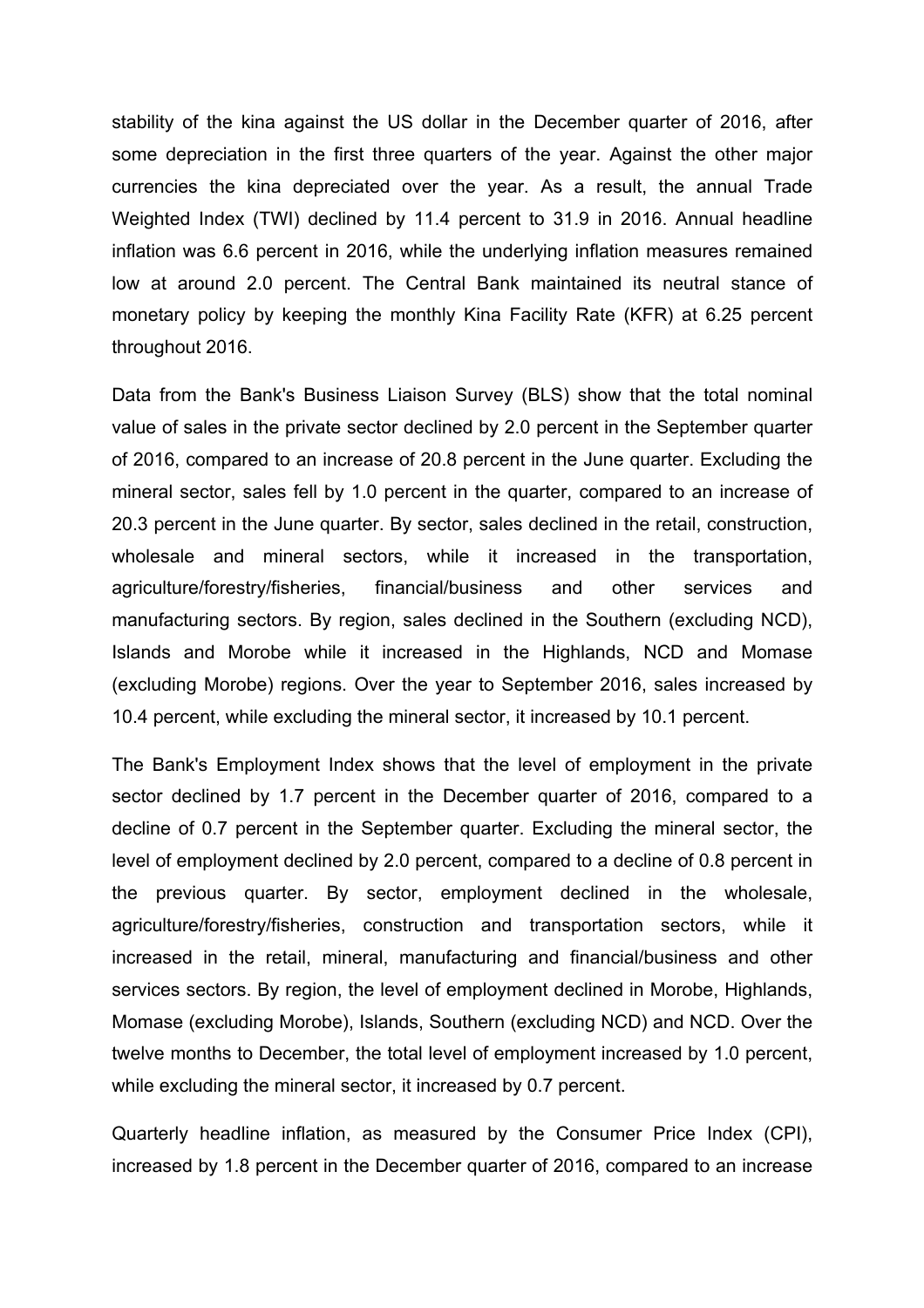of 1.7 per cent in the September quarter. All expenditure groups recorded increases except for the 'Restaurants and hotels' expenditure group which declined. There were no price changes for the 'Education' and 'Communication' expenditure groups. By urban centre, prices increased in all the surveyed centres.

In the December quarter, the daily average kina exchange rate appreciated against all the major currencies except the US dollar. It appreciated against the yen by 6.6 percent to 34.4671, the pound sterling by 5.9 percent to 0.2541, the euro by 3.3 percent to 0.2922, and the Australian dollar by 1.0 percent to 0.3153. It depreciated against the US dollar by 0.1 per cent to 0.3153. These movements in the currencies resulted in the TWI appreciating by 2.6 percent to 30.97 in the December quarter from 30.19 in the September quarter of 2016. In 2016, the average daily kina exchange rate depreciated against all major currencies except the pound sterling. It depreciated against the US dollar by 7.2 percent to 0.3153, the Australian dollar by 10.8 percent to 0.4207, the yen by 16.4 percent to 34.4671, and the Euro by 5.8 percent to 0.2922. The kina strengthened against the pound sterling by 13.5 percent to 0.2541. The movements in average daily kina exchange rates resulted in the daily average TWI declining by 13.5 percent to 30.97 in the quarter.

The weighted average kina price of Papua New Guinea's exports, excluding LNG, increased by 7.2 percent in 2016, from 2015. There was an increase of 7.4 percent in the weighted average kina price of mineral exports, reflecting higher kina prices for gold and cobalt. For agricultural, logs and marine product exports, the weighted average kina price increased by 6.8 percent, due to higher kina prices of all the exports, except for rubber and marine products. Excluding logs, the weighted average kina price of agricultural and marine product exports increased by 5.4 percent in 2016. The higher kina export price reflected some improvements in international commodity prices combined with the price effect of the kina's depreciation against the US dollar.

The overall balance of payments position was in a surplus of K30 million in 2016, compared to a deficit of K753 million in 2015. A surplus in the current account more than offset a deficit in the capital and financial account.

The current account recorded a surplus of K16,790 million in 2016, compared to a surplus of K12,153 million in 2015. This was due to a higher surplus in the trade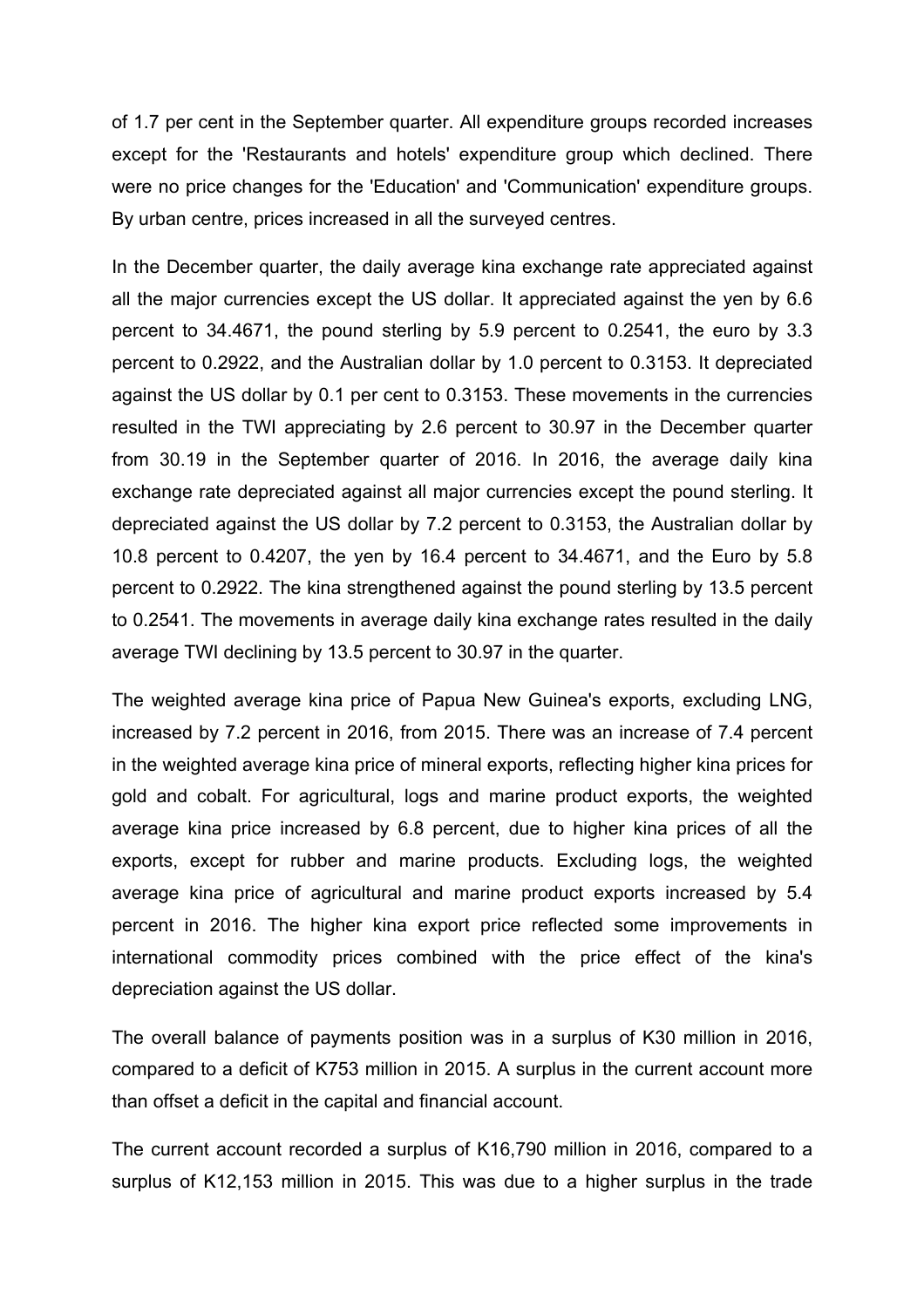account and net transfer receipts, combined with lower service and income payments.

The capital and financial account recorded a deficit of K16,782 million in 2016, compared to a deficit of K12,832 million in 2015. The outcome was due to outflows in direct, portfolio and other investments reflecting equity outflow from liquidation of investments onshore, investments in short-term money market instruments offshpre and a build-up in foreign currency accounts of mineral companies, respectively.

The level of gross foreign exchange reserves at the end of December 2016 was K5, 257.5 (US\$1,656.1) million, sufficient for 7.2 months of total and 12.6 months of nonmineral import covers.

The Central Bank was mindful that annual headline inflation slowly crept up, averaging 6.7 percent over the first three quarters of 2016, and was monitoring the developments closely so as to change its monetary policy stance if it was necessary. For the December quarter of 2016, annual headline inflation was lower marginally at 6.6 percent. Considering also that the underlying inflation has been low at around 2.0 percent, the Bank maintained its neutral stance of monetary policy by keeping the policy signalling rate, the Kina Facility Rate (KFR), at 6.25 percent. The Bank utilised its Open Market Operation (OMO) instruments as normal in the conduct of monetary policy to manage liquidity in the December quarter of 2016. There was a net CBB retirement of K245.2 million during the quarter, while the Government made a net issuance of K1,050.9 million in Treasury bills and K168.8 million in Treasury bonds.

The average level of broad money supply (M3\*) increased by 2.3 percent in the December quarter of 2016, compared to an increase of 5.1 percent in the September quarter of 2016. This outcome was mainly due to increases in average net credit to the private sector, Central government and other financial corporations (OFCs). The average net domestic claims outstanding, excluding net claims on the Central Government, increased by 3.5 percent in the December quarter of 2016, following an increase of 1.7 percent in the September quarter. The average level of monetary base (reserve money) increased by 8.2 percent in the quarter, following an increase of 0.2 percent in the September quarter. This growth was mainly attributed to significant increases in commercial banks' deposits held at the Central bank, following the retirement of CBBs by banks during the quarter. The net foreign assets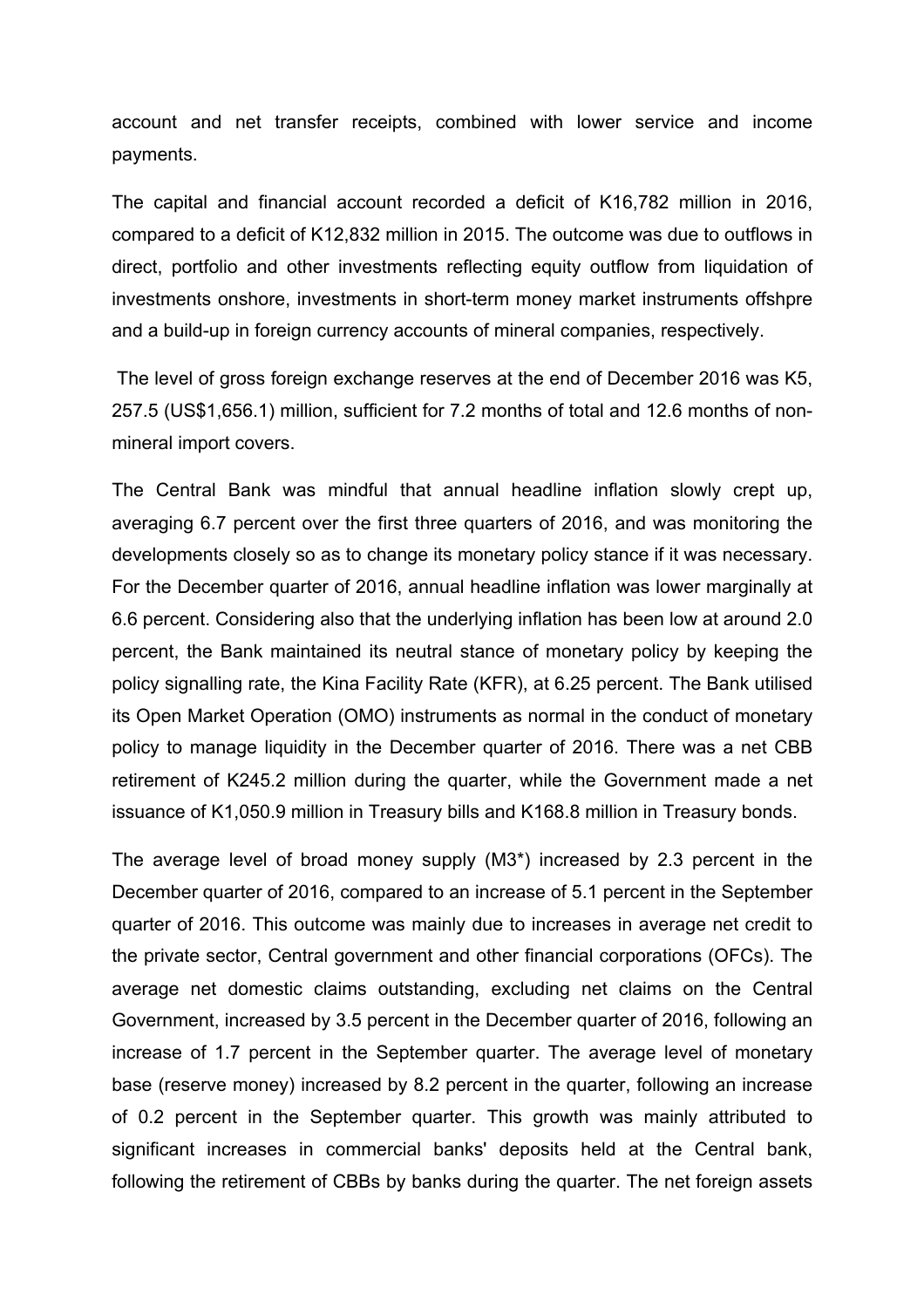(NFA) of the financial corporations, comprising depository corporations (DCs) and OFCs, decreased by 8.3 percent to K6,395.2 million in the December quarter of 2016, compared to an increase of 2.4 percent in the September quarter. There were declines in the NFA of both the Central Bank and ODCs. The decline in NFA of the Central Bank reflected external public debt repayments and interventions in the foreign exchange market. The decrease in NFA of ODCs was mainly due to a fall in their foreign assets.

Net claims on the Central Government increased by K757.7 million to K12,111.9 million in the December quarter of 2016, compared to an increase of K1,135.4 million in the previous quarter. This resulted from the increased issuance of Government securities for budget financing.

In the December quarter of 2016, total domestic credit extended by financial corporations to the private sector, public non-financial corporations and 'Provincial and Local level Governments' increased by K365.0 million to K16,875.1 million, compared to an increase of K339.7 million in the previous quarter. This was influenced by an increase of K399.8 million in credit to the private sector, which more than offset a decline of K34.5 million in credit to the non-financial corporations. The increase in credit to the private sector came from advances by ODCs to the 'retail', 'hotels and restaurants', 'transport, storage and communication', 'building and construction' and 'agriculture/forestry/ fisheries' sectors, as well as to the household sector for housing loans. The annual growth in domestic credit, excluding Central Government, was 5.6 percent in 2016, lower than 10.7 percent recorded in 2015.

The National Government recorded an overall budget deficit of K3,086.9 million in its fiscal operations for 2016, compared to a deficit of K2,532.6 million in 2015. This represents 4.6 percent of nominal GDP.

Total revenue, including foreign grants in 2016 was K10,485.5 million, 4.4 percent lower than in 2015. This represents 89.5 percent of the revised budgeted revenue for 2016.

Total expenditure in 2016 was K13,572.4 million, 0.6 percent higher than in 2015 and represents 98.1 percent of the 2016 revised budget. Recurrent expenditure increased while development expenditure declined in 2016, compared to 2015.